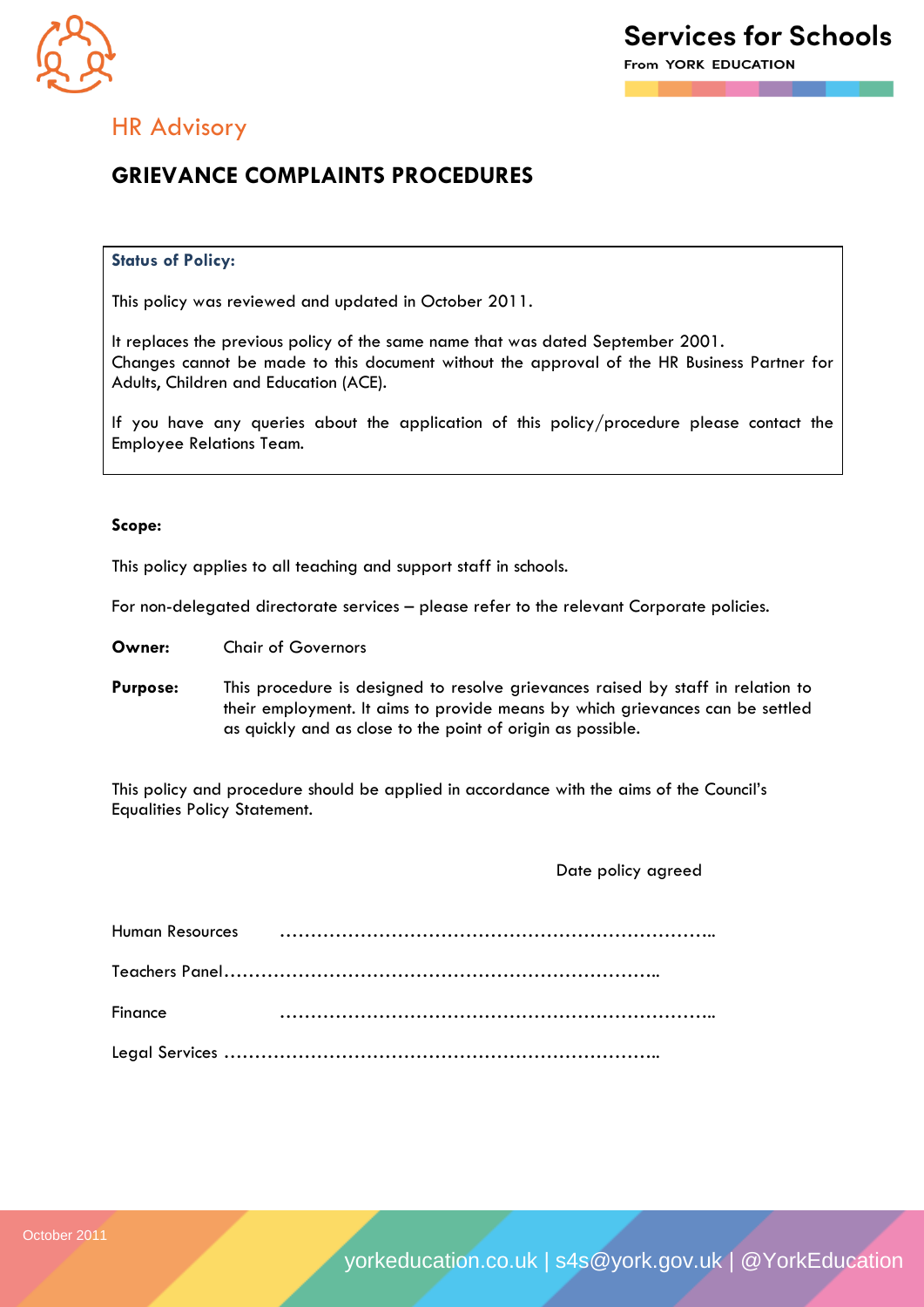

### **Contents**

- **1.0 Aims of the procedure**
- 2.0 Resolving grievances informally
- 3.0 Stage 1
- 4.0 Appeal
- 5.0 Accompaniment
- 6.0 Suggested format for dealing with a formal grievance at stage 1
- 7.0 Suggested agenda for stage 2 appeal meeting
- Appendix A Submission of formal grievance (stage 1)
- Appendix B Submission of grievance appeal (stage 2)
- Appendix C Invitation to stage 1 grievance meeting
- Appendix D Invitation to stage 2 grievance appeal meeting
- Appendix E Template outcome letter (stages 1 and 2)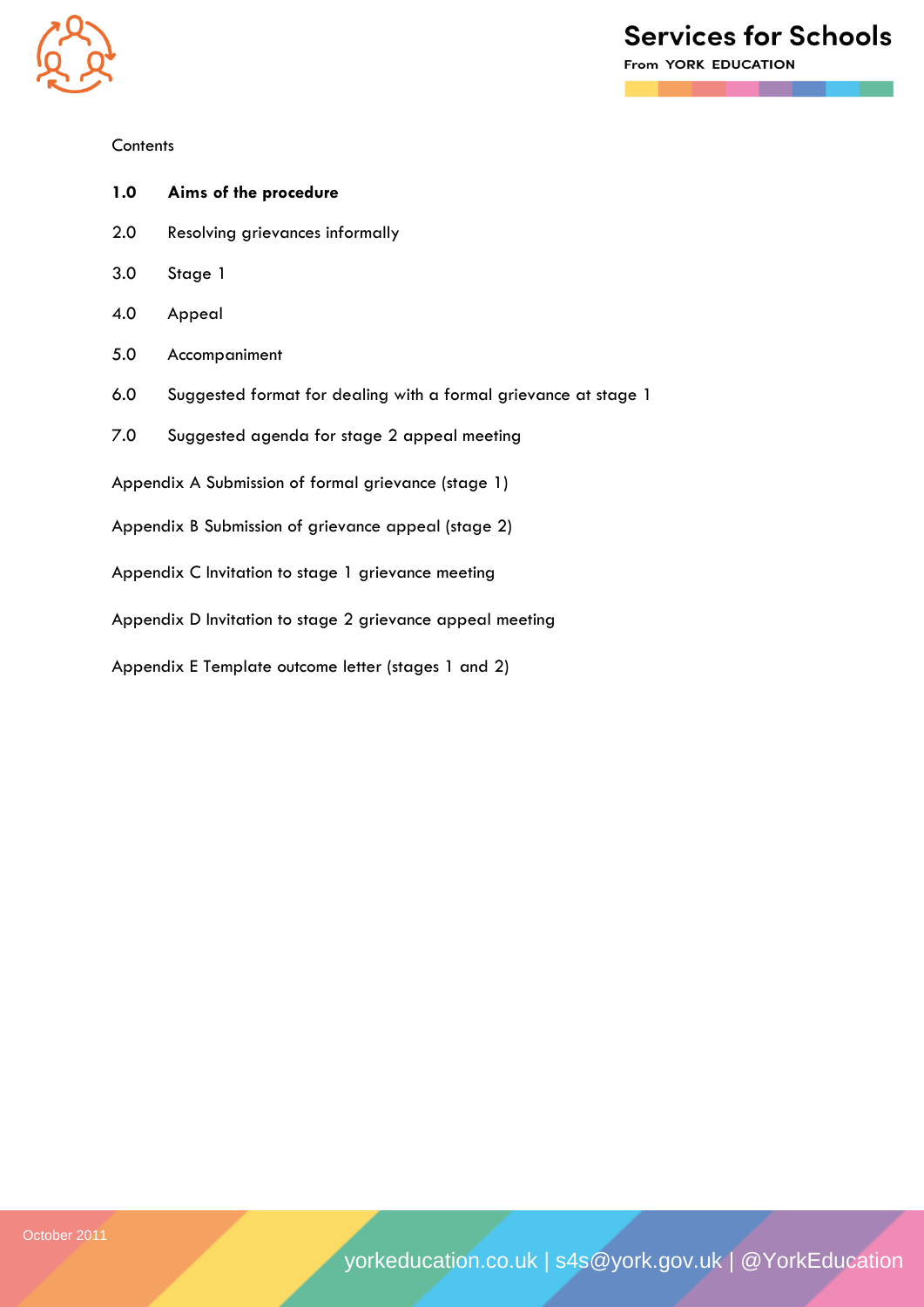

**From YORK EDUCATION** 

- **1.** Aims of the Procedure
- 1.1 The Grievance Procedure is designed to encourage good working relations across the school by:
	- Encouraging the settlement of grievances informally.
	- Ensuring grievances are resolved fairly.
	- Ensuring grievances are resolved speedily.
	- Giving employees the right to raise grievances and collective disputes with their manager.
- 1.2 The procedure is not appropriate for dealing with:
	- Matters relating to pay and grading.
	- Discipline and Capability.
	- Organisational Change e.g. restructures and reorganisation.
	- Sickness Absence.
	- Collective Disputes.
	- Matters relating to serious malpractice see the Whistleblowing Guidance.
	- Bullying and Harassment see the Prevention of Bullying Policy.
- 1.3 It should be noted that individuals or groups of staff can raise grievances and this procedure applies to both scenarios. Members of staff cannot raise grievances on behalf of colleagues or groups of colleagues.
- 1.4 It is anticipated that wherever possible grievances should be resolved informally. However, where that is not possible, the formal procedure will be invoked.
- 1.5 Every effort will be made to resolve grievances as quickly as possible. However, cases will take time to investigate thoroughly. For this reason, it may be necessary to extend the timescales to respond to grievances, as documented in this procedure. This would be done in discussion with the member of staff raising the grievance and/or their representative.
- 1.6 It is recognised that where members of the Governing Body and or Trade Union representatives are involved there may be unavoidable delays due to their availability. It is expected that these are kept to a minimum to aid resolution.
- 1.7 The school will take seriously any knowingly false, malicious or vexatious claims or allegations made by any member of staff and this may result in disciplinary action.
- 1.8 At all stages of this procedure the member of staff raising a grievance is encouraged to think about what resolution they are looking for as a result of raising any concerns they may have.
- 1.9 If the grievance is against a member of the Governing Body or Chair of Governors the headteacher working with the Chair of Governors or Vice Chair of Governors, should determine who is best placed to hear the grievance either informally or at the formal Stage 1.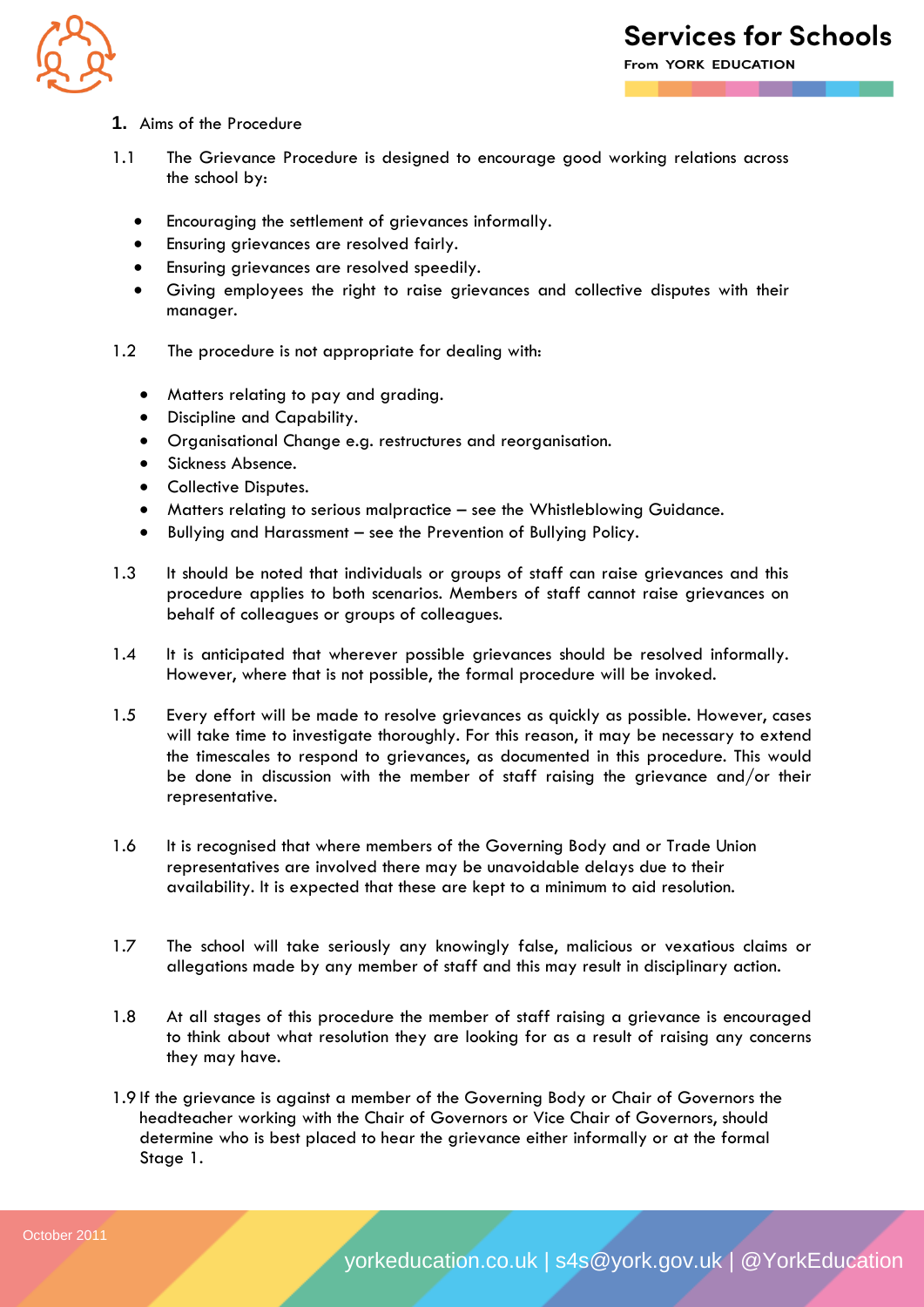

1.10 If a grievance is raised against a member of staff's line manager, the member of staff can raise their grievance with a more senior manager.

- **2.** Resolving grievances informally
- 2.1 It is recognised that there may be occasions when members of staff feel the necessity to express dissatisfaction with aspects of their employment or a perceived injustice.
- 2.2 In such circumstances, the member of staff is encouraged to raise such issues verbally with their line manager, explaining exactly what their dissatisfaction is in relation to and all the circumstances of the grievance. There is an implicit assumption that this would be done in a professional and constructive manner.
- 2.3 The line manager will undertake to respond fully to the complaint as quickly as possible and every effort will be made to resolve the grievance through informal discussion.
- 2.4 If the grievance is against the Headteacher, in the first instance the issues should be discussed with them directly through the informal process.
- 2.5 However, if the member of staff raising the grievance either does not feel able to discuss the matter with the Headteacher or is not happy with the headteacher's response at the informal stage, they should contact the school's Chair of Governors to progress the grievance. *(Appendix A should be completed)*.
- 2.6 Where a member of staff has raised a formal grievance against the Headteacher, the Chair of Governors will appoint an independent member of the Governing Body to investigate and Stage One of this procedure will be invoked.
- **3.** Stage 1
- 3.1 This is the formal start of the procedure.
- 3.2 Following the informal procedure, if the member of staff is still unhappy with their line manager's decision, the grievance should be put in writing to the Headteacher, detailing all the circumstances of the grievance and the reason for any dissatisfaction with the response given so far. *(Using the template in Appendix A)*.
- 3.3 If the grievance is against the headteacher, the member of staff should put the details of their grievance in writing to the Chair of Governors, *(using Appendix A)* who will appoint a single member of the governing body to investigate the matter. This will be conducted as a Stage One Grievance under the formal procedure.
- 3.4 The headteacher, or nominated governor, will arrange a meeting with the member of staff to discuss the matter. The meeting should take place within ten working days of the receipt of the written grievance. A suggested format for this process can be found in *Section 6*.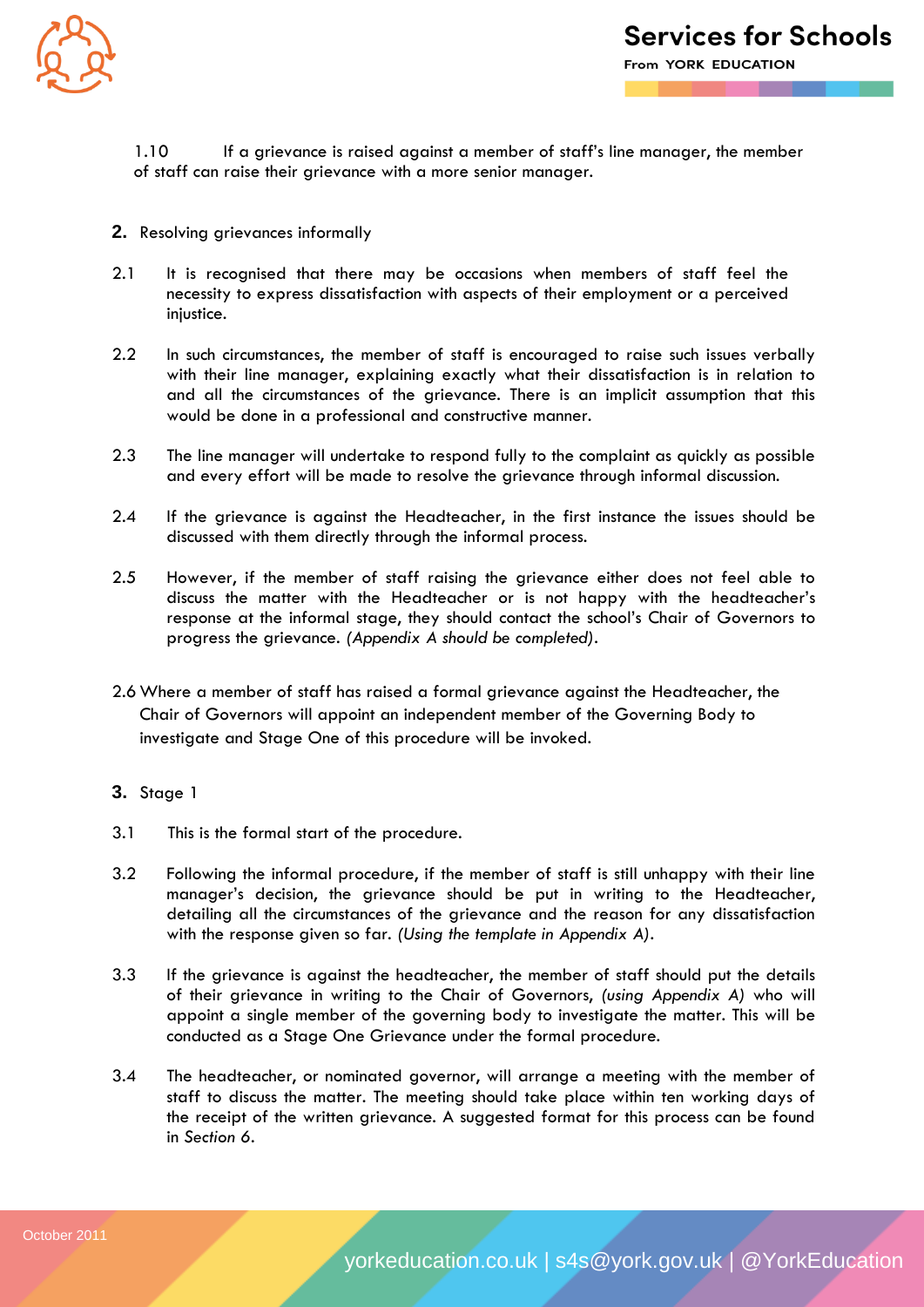

3.5 The person raising the grievance has the right to be accompanied in this meeting *(see section 5).*

- 3.6 It may be possible to resolve the matter to the member of staff's satisfaction at this meeting.
- 3.7 It may be that further investigation including meeting with other members of staff at the school may need to be convened. If this is the case, the member of staff raising the grievance will be notified of any delays. An estimated timescale of when a response to the grievance will be provided to the staff member and their Trade Union representative.
- 3.8 The member of staff will be informed of the Stage One decision as soon as possible, and confirmation will be sent in writing within 10 working days.
- 3.9 Example outcomes may include:
	- The grievance is upheld in full with recommendations made.
	- The grievance is partially upheld with recommendations made to both parties.
	- The grievance is not upheld with reasons given.
	- The matter may be referred to mediation as part of any of the above options.
- **4.** Stage 2 Appeal

4.1 This is the second and final stage of the formal procedure. A letter template to invite the member of staff to the meeting can be found in *Appendix C*.

- 4.2 If the member of staff is still dissatisfied with the headteacher's/appointed governor's decision, they can take the matter a stage further and appeal the decision as notified by completing *Appendix B*.
- 4.3 The member of staff can request that their grievance is considered by a panel of governors who were not involved in the original grievance investigation.
- 4.4 This request should be in writing *(using Appendix B),* stating the full and detailed reasons for the appeal and sent to the Chair of Governors for consideration. This should be done within 10 working days following receipt of the Stage 1 decision in writing. Additional evidence to support the appeal should be provided at this stage. It is not sufficient to write to the Chair of Governors stating the intent to appeal (without details to be within the timescales for appeal).
- 4.5 New evidence can be raised as part of the appeal however new points cannot be added for consideration at this stage of the grievance.
- 4.6 The panel of governors will arrange a meeting with the member of staff appealing the original decision. The meeting should take place within 10 working days of receipt of the appeal. However, it is acknowledged that this timeframe may need to be extended to allow for a panel of governors to be convened.
- 4.7 At the Stage 2 meeting, the person who heard the Stage 1 grievance will present the case to the panel of governors, stating how they reached their decision. A suggested format for this appeal meeting is in *Section 7*.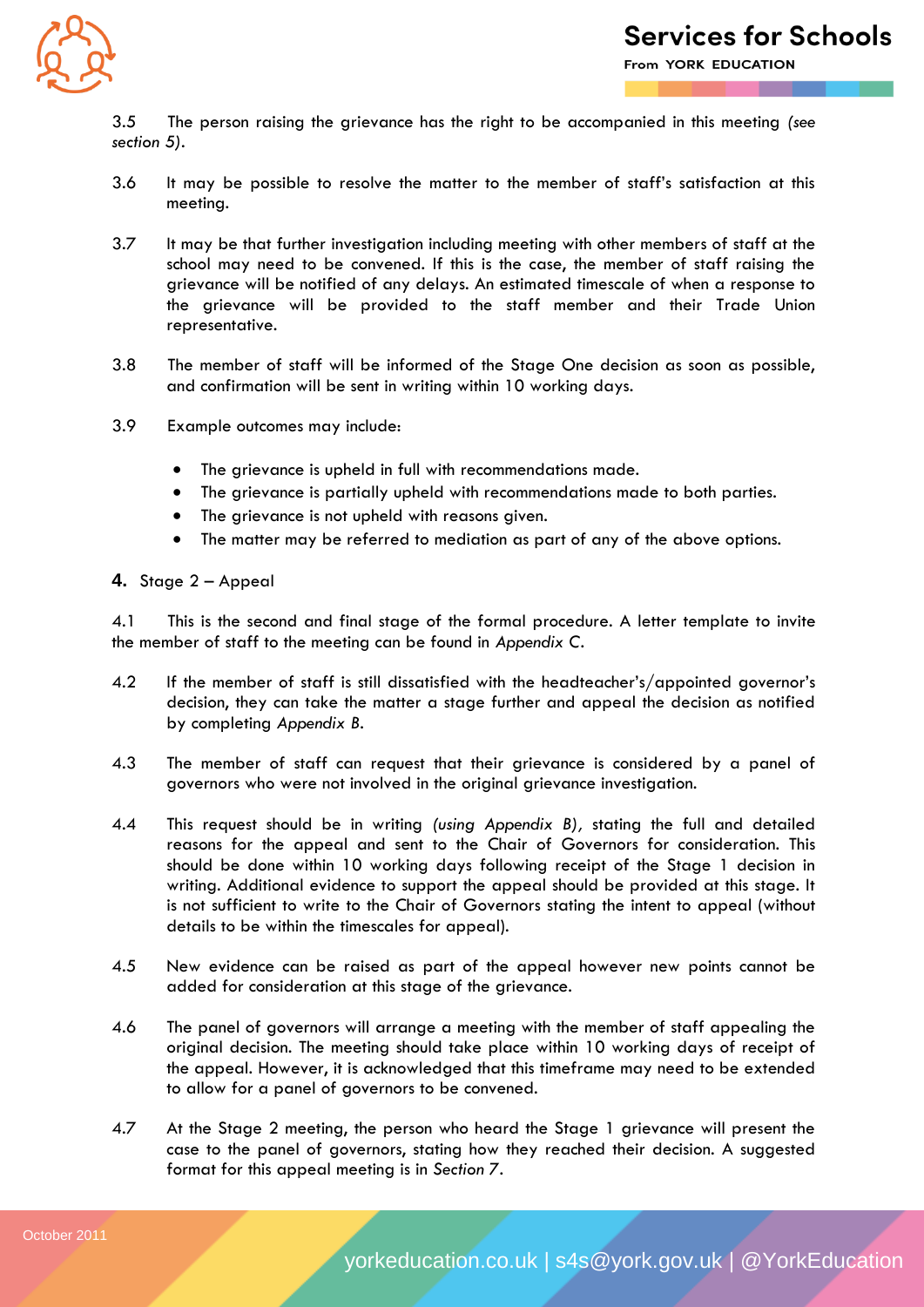

- 4.8 All documentary evidence that was used to determine the Stage 1 decision should be provided in advance of the meeting.
- 4.9 Any documents that the member of staff intends to use to support their appeal should be submitted to the panel of governors and the person presenting the Stage 1 case at least five working days prior to the Stage 2 meeting. The sharing of documents via electronic means is preferred.
- 4.10 Either side may call witnesses to appear before the Appeal Panel. If the grievance is against another member of staff that person has the right of appearance and representation.
- 4.11 The member of staff raising the grievance may be accompanied and/or represented by a trade union representative or another person and should make the necessary arrangements and advise the panel accordingly *(see section 5)*.
- 4.12 The grievant will be given written confirmation of the panel of Governor's decision within 10 working days following the Stage 2 grievance meeting.
- 4.13 The second appeal stage of the grievance procedure is the final stage. There is no further right of appeal against the outcome of a Stage 2 Grievance.

### **5.** Accompaniment

5.1 The member of staff raising a grievance may wish to be accompanied in meetings by a work colleague, or a trade union representative. If a work colleague is chosen, they must have permission from their manager to be absent from work to attend any formal meetings.

- 5.2 The member of staff raising the grievance should advise the person/panel investigating the grievance of the name of their accompanying colleague/trade union representative. This must be done in advance of the meeting.
- 5.3 As a result of the Employment Relations Act 2004, the accompanying work colleague/trade union representative for the member of staff is permitted to address the meeting in order to do any or all of the following:
	- Put the member of staff's case
	- Sum up that case
	- Respond on the member of staff's behalf to any view expressed at the meeting
	- Confer with the worker during the meeting
	- Take notes at the meeting

However, this does not require the school to permit the member of staff's representative to:

- Answer questions on their behalf.
- Address the meeting if the member of staff indicates that s/he does not wish their representative to do so.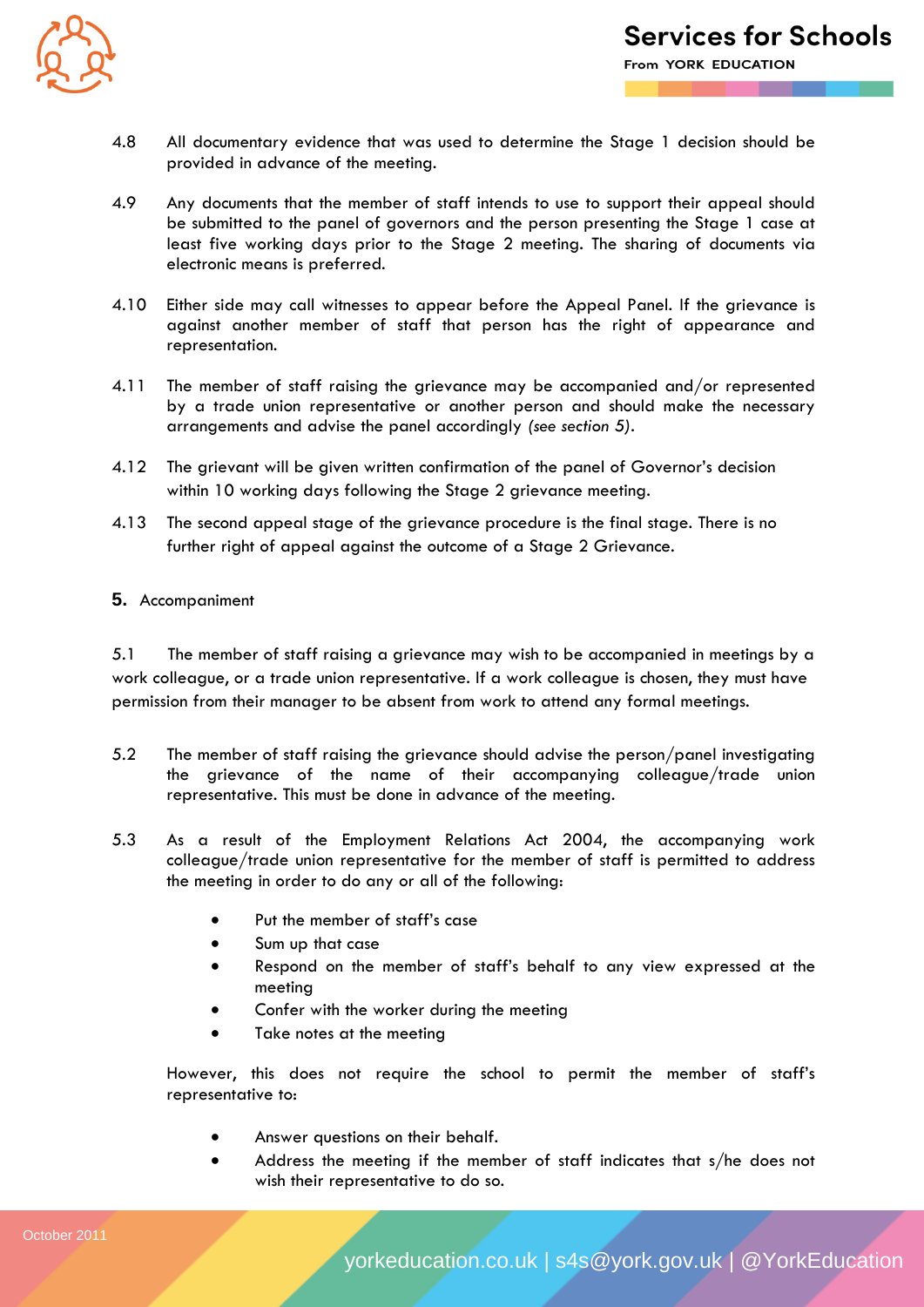

From YORK EDUCATION

- Prevent the Manager or Headteacher from explaining their case or prevent any other person at any meetings from making their contribution.
- 5.4 It is recommended that the person investigating the grievance is accompanied in formal and informal meetings at least by a note taker. Notes taken should be provided to the parties present at the meeting.
- 5.5 It is intended that the allegations made against another member of staff will be put to the relevant person to allow them to respond and provide supporting evidence to be considered by the investigating manager.
- 6. Suggested Format for Dealing with a Formal Grievance at Stage 1
- 6.1 Acknowledge grievance within 10 days of receipt, inviting the staff member to a meeting *(Using the letter template in Appendix C).*
- 6.2 Review materials provided in advance by the staff member and draw up a list of people that may need to be seen as part of the investigation as well as a list of questions that may be asked of any involved parties.

6.3 Where a grievance has been raised against another member (s) of staff - ensure they are made aware of the allegations and the support in place for them. Arrange a meeting to discuss the grievance and review any evidence they wish to provide. Consider asking if there is anyone who can support their view and encourage this person to contact the named staff member to confirm they are happy to be interviewed as part of the process.

- 6.4 Copies of minutes of the meetings should be taken and provided to attendees as soon as possible after the meeting.
- 6.5 Where it is not believed that a response can be made within 10 days of meeting the complainant, keep the member of staff (and/or their representative) regularly informed of any delays and the reasons for this. Agree and communicate a revised date for completing the response.
- **7.** Suggested Agenda for Stage 2 Appeal Meeting
- 7.1 Select a Chair of the Panel who will then make the necessary introductions and outline the procedure for the appeal meeting.
- 7.2 Where members of the HR department are in attendance they would be entitled to ask questions and raise points of clarity on behalf of the school, investigating governor or panel of governors that they are in support of.
- 7.3 The person who responded to the original grievance presents how they reached their original conclusion.

7.4 The Panel, followed by the complainant and/or their representative may then ask questions.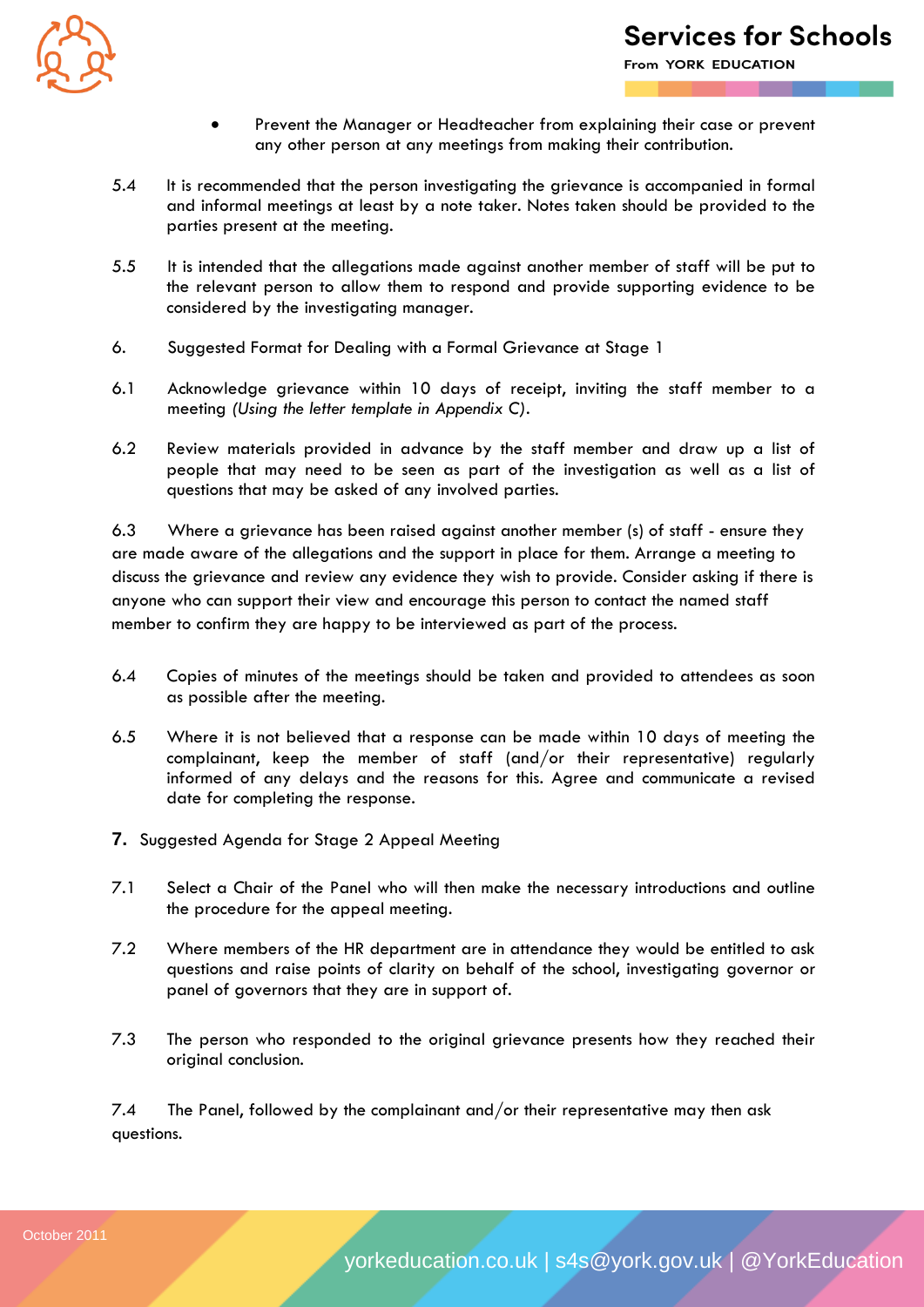![](_page_7_Picture_0.jpeg)

7.5 The complainant and/or their representative present their case.

7.6 The Panel, followed by the person who responded to the original grievance may then ask questions.

- 7.7 Summing up by the Governors who investigated formal grievance followed by summing up by the complainant and/or their representative. During summing up it is not permissible to introduce new evidence.
- 7.8 If a witness is called by one of the parties, he/she will be invited by the panel to join the hearing at an appropriate time. After the witness has made a statement and/or answered any questions, raised by either party and or the panel he/she will be asked to leave the hearing.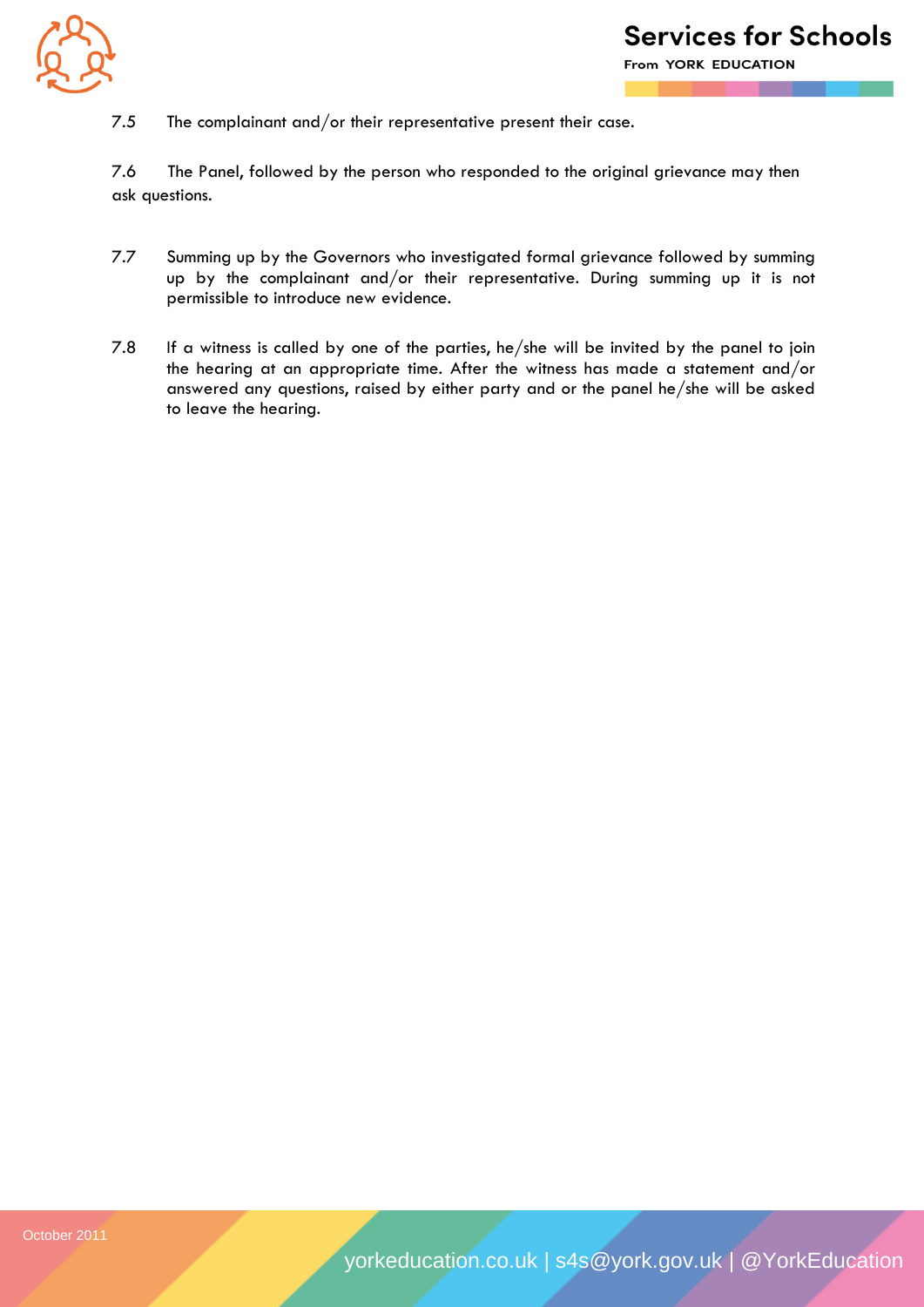![](_page_8_Picture_0.jpeg)

From YORK EDUCATION

### Appendix A – SUBMISSION OF A FORMAL GRIEVANCE (Stage 1)

Form to be completed electronically by the member of staff submitting a formal grievance.

Please read carefully the School's Grievance procedure which outlines where this document should be sent before completing.

**Section One –** to be completed by the member of staff raising a complaint:

| <b>Full Name</b><br>(If group grievance please name<br>all complainants)         |  |
|----------------------------------------------------------------------------------|--|
| Job Title                                                                        |  |
| Line Manager's name                                                              |  |
| Line Manager's job title                                                         |  |
| Has this matter been the subject<br>of a previous grievance?                     |  |
| If yes, what was the result and the<br>date you were notified of the<br>outcome? |  |
| Have you attempted to resolve<br>this matter informally?                         |  |
| If yes, please provide details of the<br>informal action taken.                  |  |
| Please detail why you are still<br>dissatisfied with the situation?              |  |
| Please include dates and names of<br>people involved.                            |  |
| Please outline the grounds for<br>submitting the formal grievance.               |  |
| What resolution are you looking<br>for as a result of raising this<br>grievance. |  |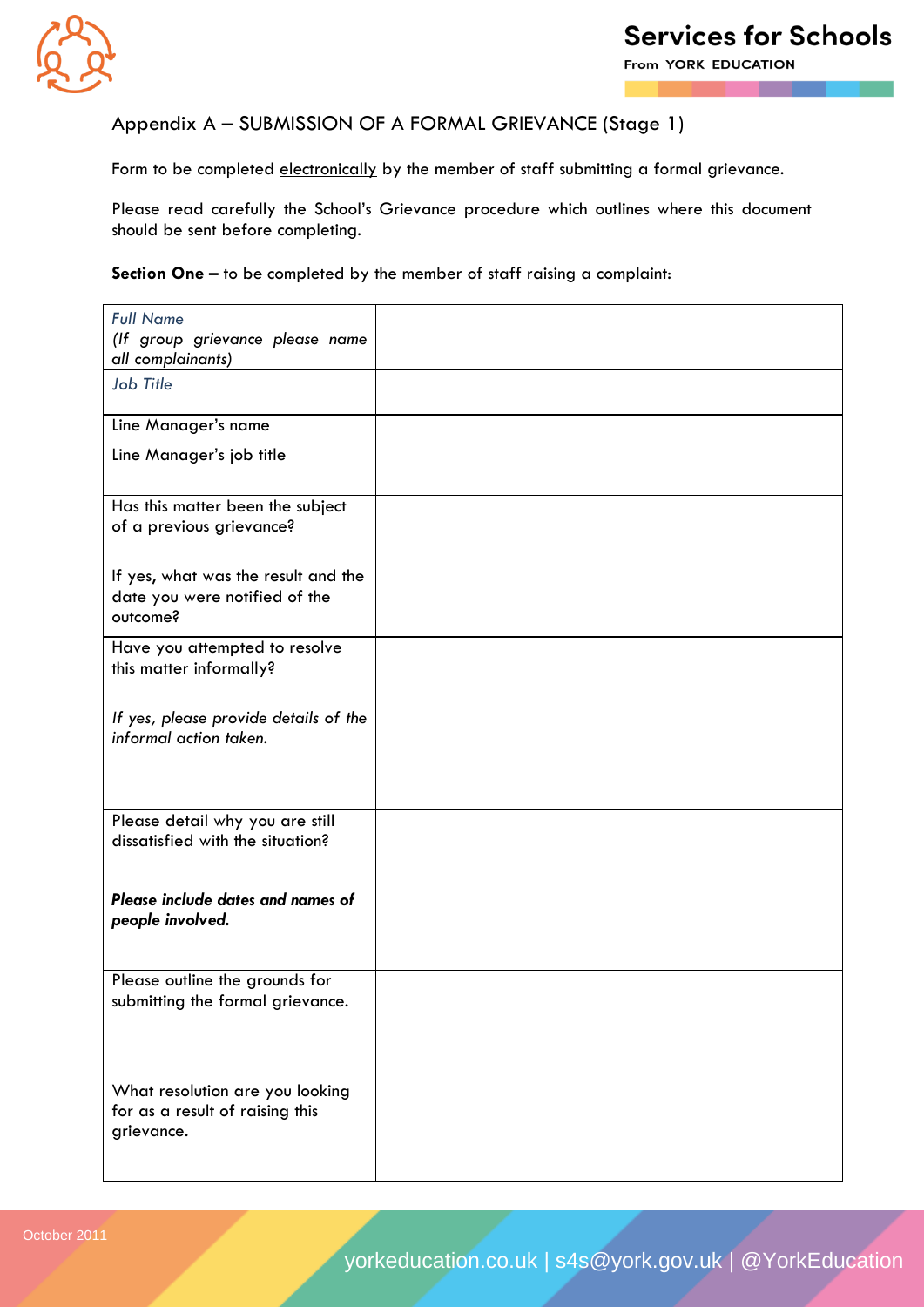![](_page_9_Picture_0.jpeg)

From YORK EDUCATION

Member of Staff's Signature:

Date:

*Section Two* **–** *to be completed by the School:*

*Summary of the Decision:*

*Date response communicated to the member of staff:*

*Verbally –*

*In writing -*

yorkeducation.co.uk | s4s@york.gov.uk | @YorkEducation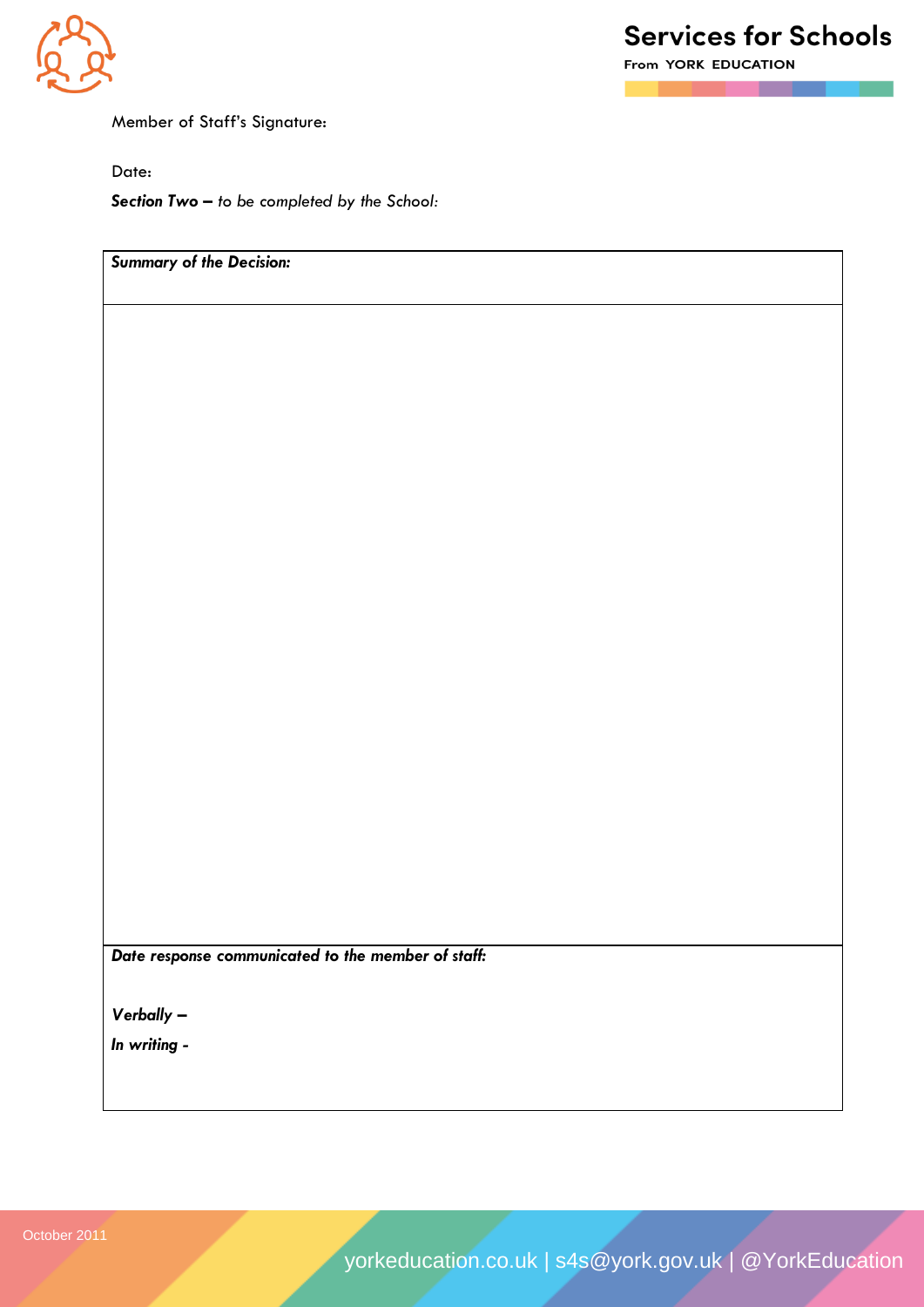![](_page_10_Picture_0.jpeg)

*Name:*

*Role:*

*Signature:*

*Date:*

# **Services for Schools**

From YORK EDUCATION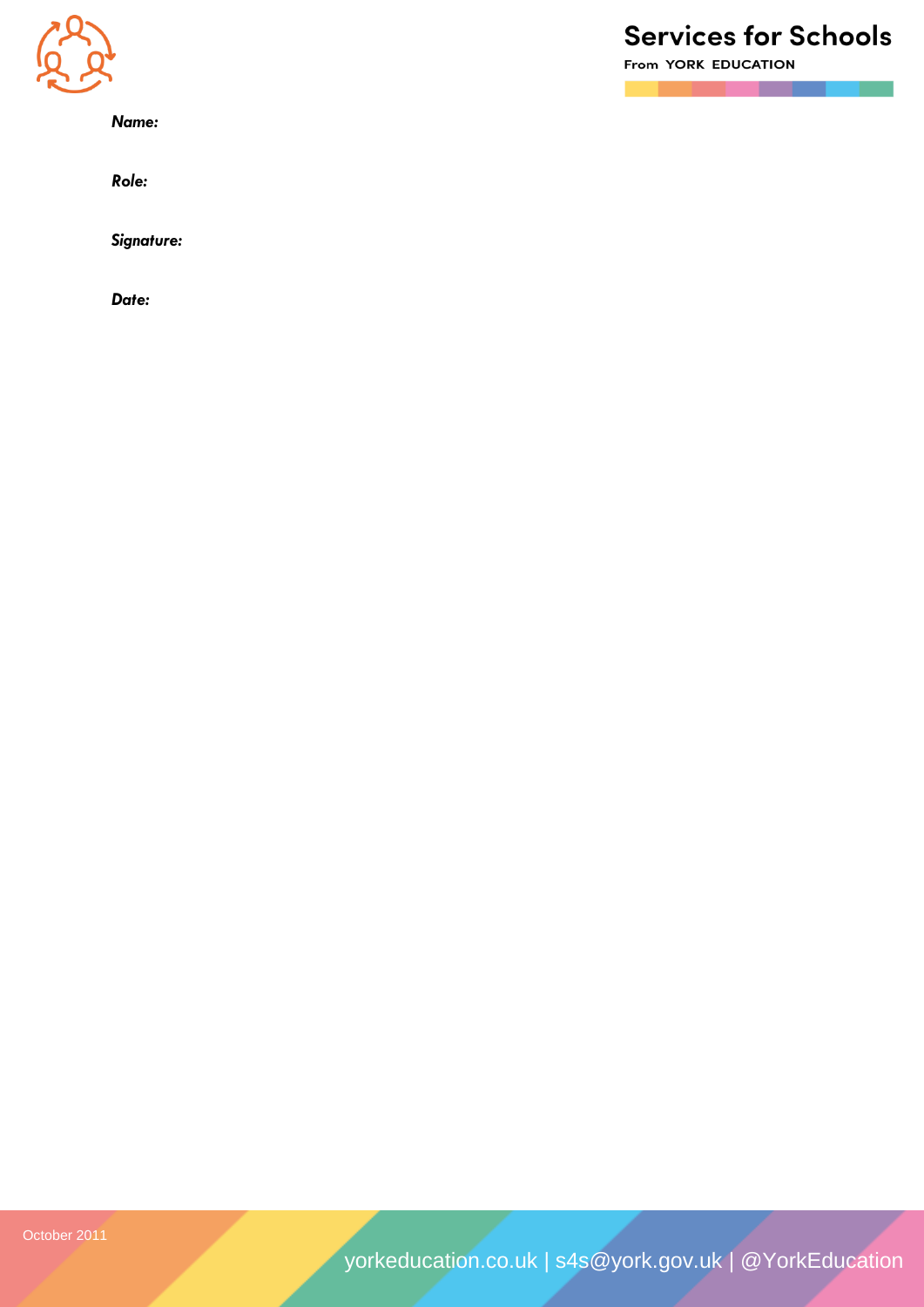![](_page_11_Picture_0.jpeg)

### **Appendix B – SUBMISSION OF A GRIEVANCE APPEAL (Stage 2)**

Form to be completed electronically by the member of staff submitting an appeal against the outcome of a Stage 1 grievance.

Please note that this appeal is against the original points raised which have been responded to. The appeal will consider new evidence in relation to the original grievance however no new points can be raised for consideration at Stage 2.

Please read carefully the School's Grievance procedure which outlines where this document should be sent before completing.

**Section One –** to be completed by the member of staff raising a complaint:

| <b>Full Name</b><br>(If group grievance please name<br>all complainants)             |  |
|--------------------------------------------------------------------------------------|--|
| Job Title                                                                            |  |
| Key Points of the Original Grievance<br>and whether each was upheld or not.          |  |
| Please detail why you are still<br>dissatisfied with the situation?                  |  |
| Please outline the grounds for<br>submitting the appeal against formal<br>grievance. |  |
| Please refer to any additional<br>documents that you wish to provide<br>as evidence  |  |
| This needs to be provided in advance<br>of any meeting.                              |  |
| What resolution are you looking<br>for as a result of this grievance?                |  |

### *Signature:*

#### *Date:*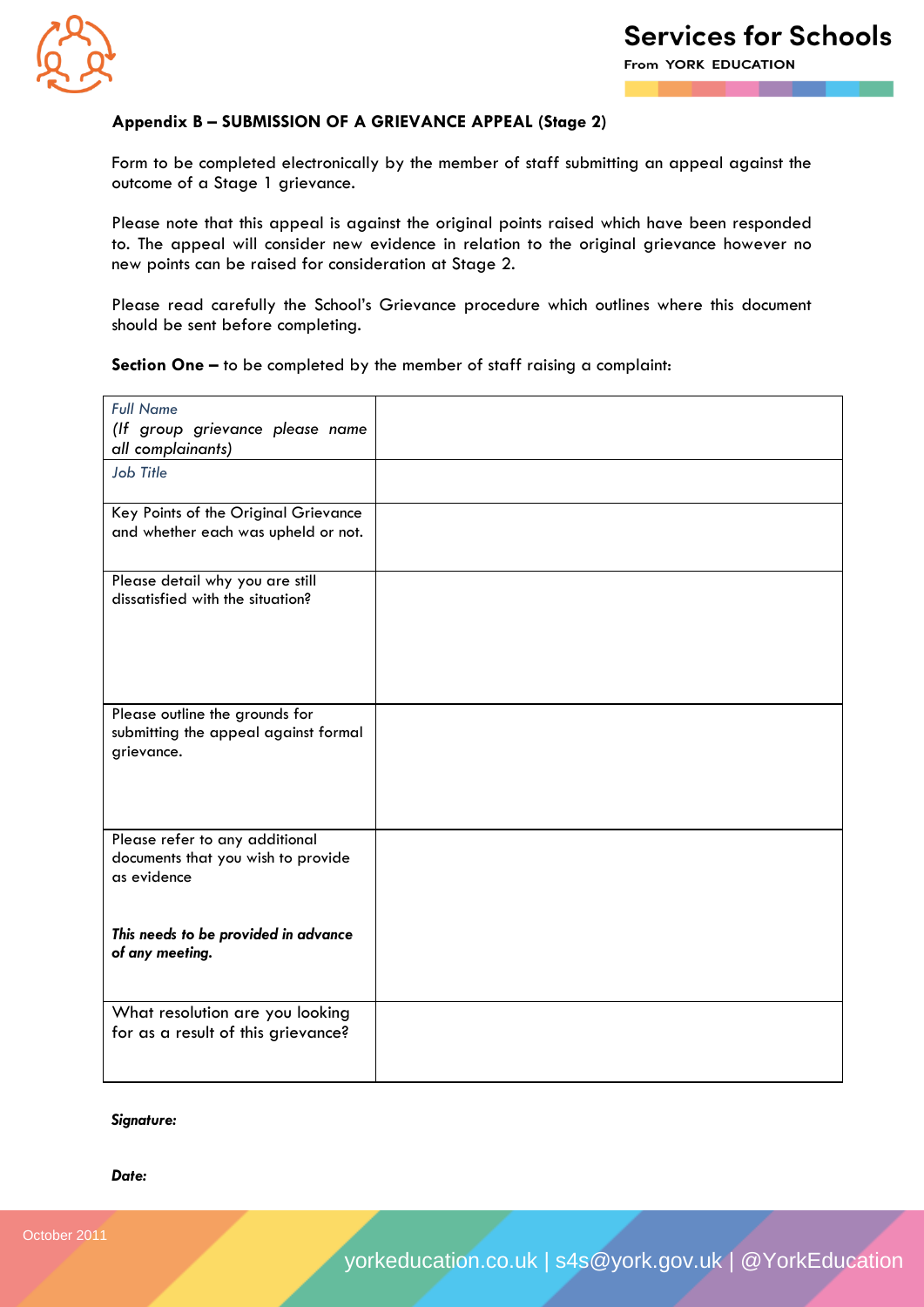![](_page_12_Picture_0.jpeg)

From YORK EDUCATION

### Appendix C – INVITATION TO STAGE 1 GRIEVANCE MEETING

To be sent from the person investigating the grievance within 10 days of receiving the grievance in writing to the member of staff who raised the formal grievance.

A copy should be sent to HR for file.

*PRIVATE and CONFIDENTIAL*

*<Name>*

*<Address>*

*<Date>*

*Dear <Name>*

*Invitation to Grievance Meeting – Stage One*

*I am writing in response to the grievance you have raised on*  $\leq$  *date> that was received by the school/Chair of Governors on <date>.*

*Your grievance comprises of the following key point(s): <***summarise below>**

*1. A 2. B*

*3. C*

A meeting has been arranged to hear your grievance as follows:

| Grievance to be heard by: | <name>, <title></title></name> |
|---------------------------|--------------------------------|
| Date:                     | <date></date>                  |
| Location:                 | $<$ Location $>$               |

**I/The person** responding to the grievance will be accompanied in the meeting by  $\leq$ name>,  $\leq$ to take **notes/from Human Resources>**.

Information you wish to rely on to support the points you have raised in your grievance should be provided no later than 5 working days before the date of the meeting. Please send information electronically, where possible to the following e-mail address:

**<insert email address>** or postal address **<details here>** for documents that you do not have electronically.

You have the right to be accompanied by a trade union representative or work colleague of your choice at this meeting and you should make the necessary arrangements. If your chosen companion cannot attend on the date proposed you can offer an alternative date so long as it is no more than five working days after the original date proposed.

Please notify the school as soon as possible as to who will be accompanying you.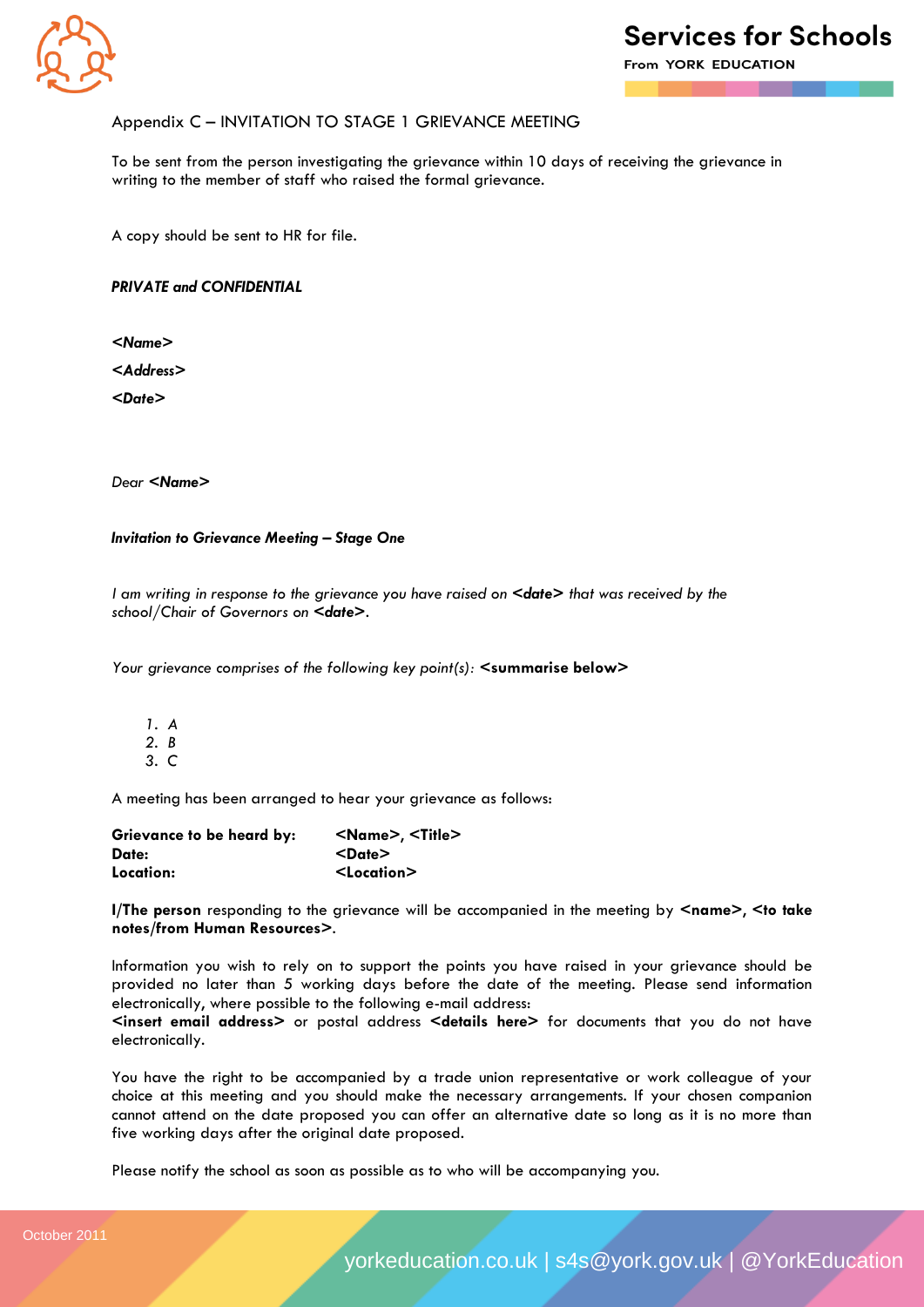![](_page_13_Picture_0.jpeg)

From YORK EDUCATION

Following the meeting it may be necessary to speak to other people in relation to your grievance or to do additional research, which may involve further meetings. You will therefore be kept updated as to when you can expect to receive the written response. This may be outside of the 10 day time frame outlined in the policy. Additional meetings may be required with you as a result. Please advise as soon as possible if you do not agree with this process suggestion.

I have enclosed a copy of the School's grievance procedure for your reference.

If you have any additional queries or concerns in relation to this matter, please do not hesitate to contact me directly.

Yours sincerely

Name **Title Contact Details**

- **cc: <name>** Employee Relations Advisor HR File **<name>** Trade Union Representative/work colleague
- **Enc:** Copy of School's Grievance Procedure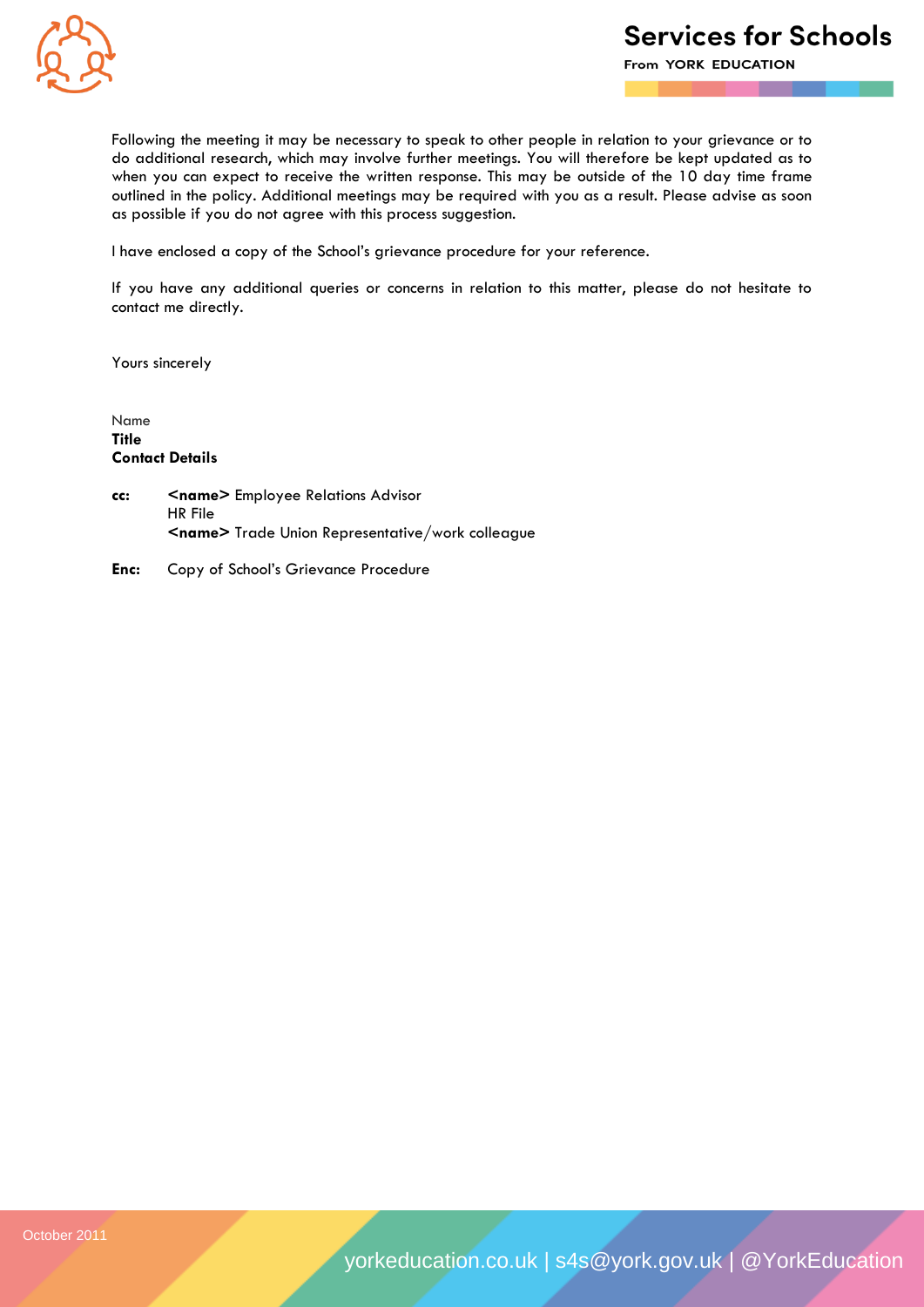![](_page_14_Picture_0.jpeg)

From YORK EDUCATION

### Appendix D – INVITATION TO STAGE 2 GRIEVANCE APPEAL MEETING

To be sent from a member of the panel investigating the grievance or *the* Chair of Governors within 10 days of receiving the grievance in writing to the member of staff appealing.

A copy should be sent to HR for file.

*PRIVATE and CONFIDENTIAL*

*<Name>*

*<Address>*

*<Date>*

*Dear <Name>*

### **Invitation to Grievance Appeal Meeting - Stage Two**

*I am writing in response to the grievance appeal you have lodged on <date> that was received by the Chair of Governors on <date>.*

*Your grievance appeal comprises of the following key point(s):* **summarise below**

- *1. A 2. B*
- *3. C*

A meeting with a panel of governors from the school has been arranged to hear your grievance appeal as follows:

| Grievance to be heard by: | <name>, <title></title></name> |
|---------------------------|--------------------------------|
| Date:                     | <date></date>                  |
| Location:                 | <location></location>          |

The panel of governors are **<insert names>** and will be accompanied by a member of the HR department <name> and a note taker <name if known>.

Information you wish to rely on, as part of the appeal should be provided no later than 5 working days before the date of the meeting.

Therefore, please send electronic copies of any evidence you wish to rely on as part of your appeal to the following email address:

#### **<insert email address>**

If you do not have some of the documents electronically please send them to the following postal address marked for **<name/my>** attention.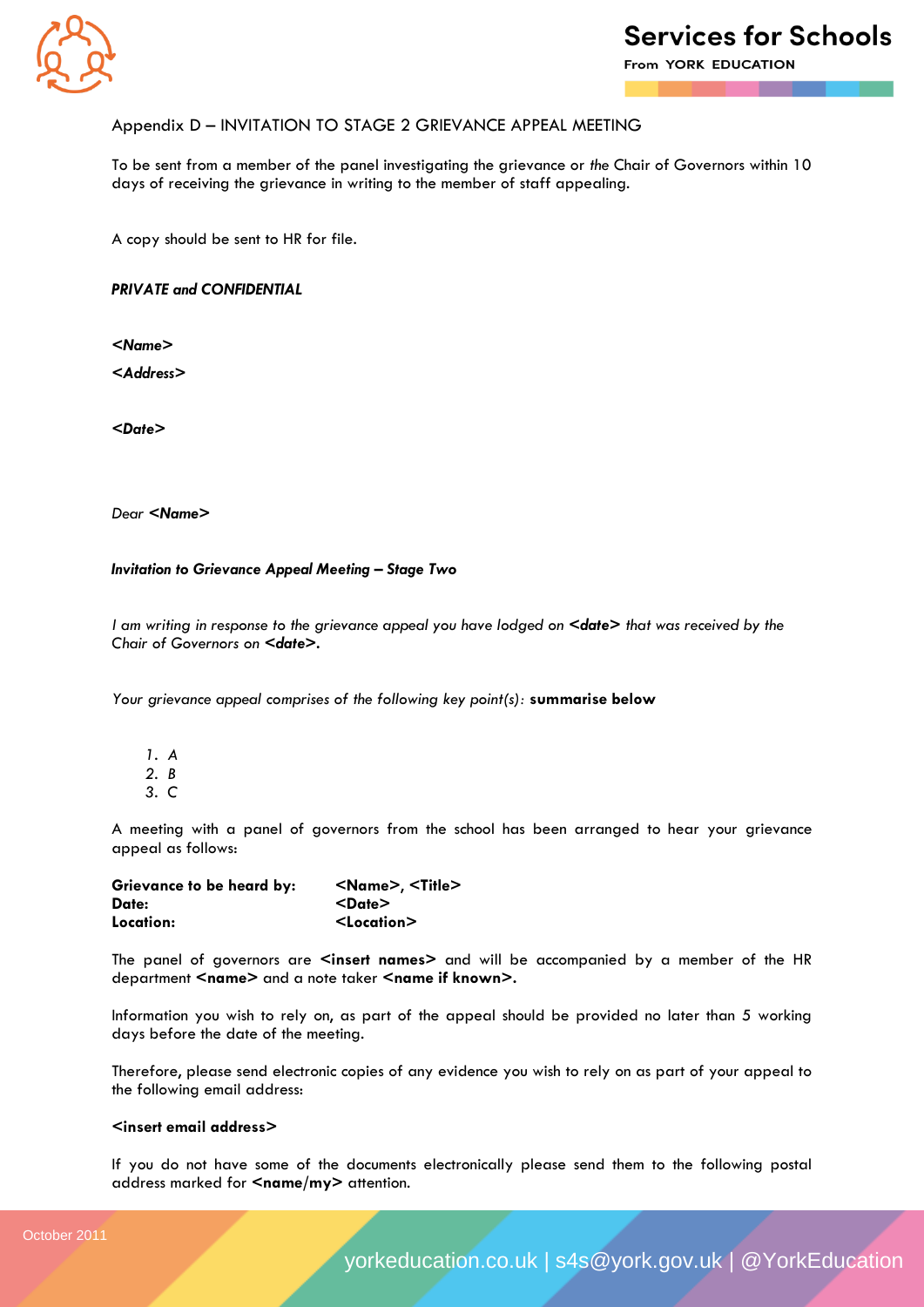![](_page_15_Picture_0.jpeg)

### **< insert postal address>**

I will make sure this information is provided to the panel and the person presenting the reason for the Stage 1 decision.

You have the right to be accompanied by a trade union representative or work colleague of your choice at this meeting and you should make the necessary arrangements. If your chosen companion cannot attend on the date proposed you can offer an alternative date so long as it is no more than five working days after the original date proposed.

Please notify me as soon as possible as to who will be accompanying you.

I have enclosed a copy of the School's grievance procedure for your reference.

You should be aware that this is the second formal appeal hearing and is the final stage in the Grievance Procedure. There is no right to appeal following the decision reached by the panel of governors.

If you have any additional queries or concerns in relation to this matter, please do not hesitate to contact me directly.

Yours sincerely

Name **Title Contact Details**

- **cc: <name>** Employee Relations Advisor HR File **<name>** Trade Union Representative/work colleague
- **Enc:** Copy of School's Grievance Procedure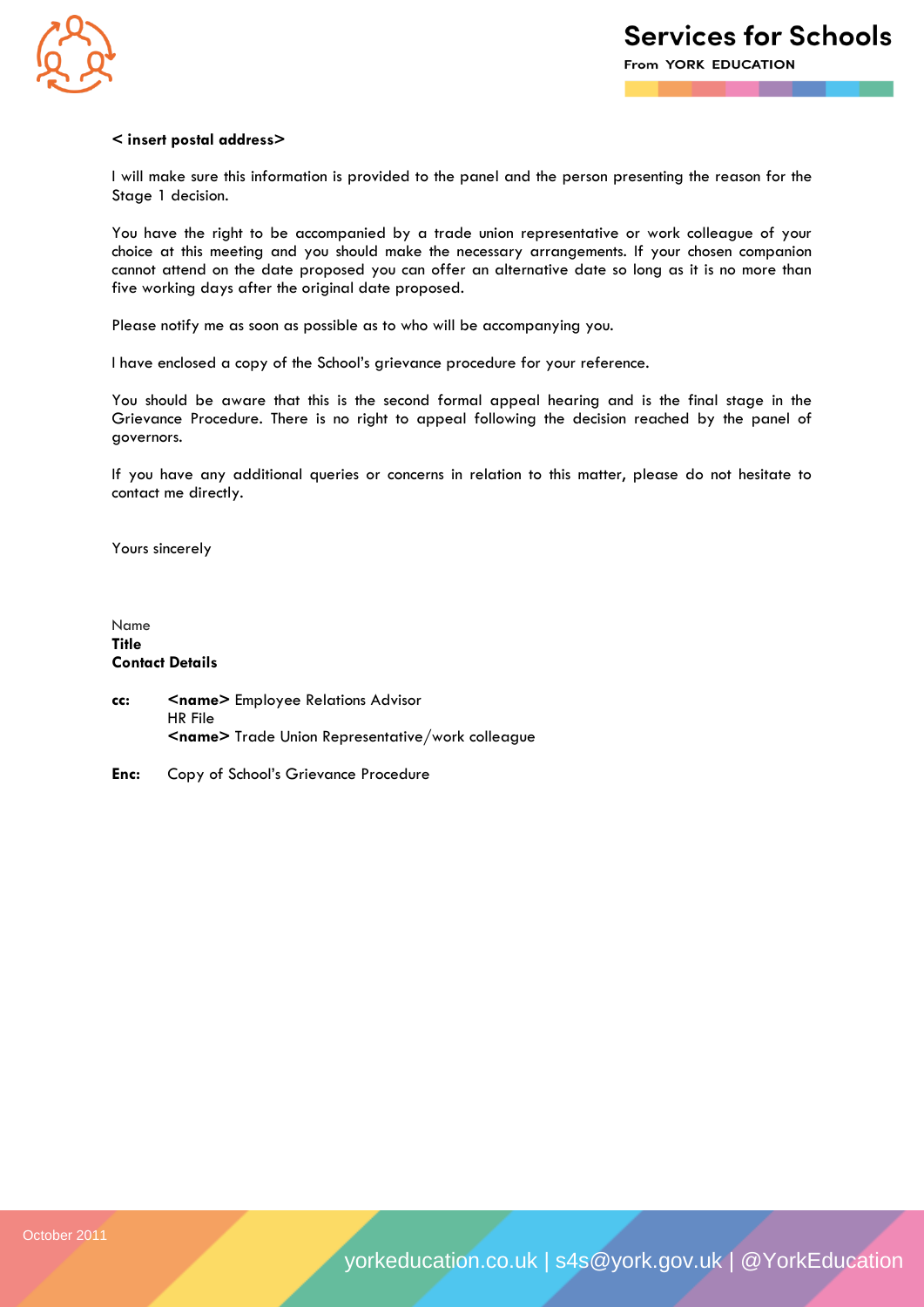![](_page_16_Picture_0.jpeg)

From YORK EDUCATION

### Appendix E – TEMPLATE OUTCOME LETTER (Stages 1 and 2)

To be sent from either the person who investigated at Stage 1 or the Chair of the panel at Stage 2. The letter should be sent as per the procedure's timeframes.

A copy should be sent to HR for file.

*PRIVATE and CONFIDENTIAL*

*<Name>*

*<Address>*

*<Date>*

*Dear <Name>*

### *Response to Grievance Stage 1 <***OR>** *Grievance Appeal Stage 2*

Further to our meeting(s) on **<date(s)>** where we met to hear your grievance/grievance appeal.

You chose to be accompanied by <name> who is your <work colleague/Trade Union **Representative>**. I was accompanied by **<name(s)> <from Human Resources/to take notes etc>.**

*Your grievance/appeal comprises of the following key point(s):* **summarise below**

- *1. A*
- *2. B*
- *3. C*

### **<At Stage 1 – if applicable>**

In reaching my the decision I have met with the following people:

- Name, Job Title
- Name, Job Title
- $e$  etc

The following information has also been taken into consideration: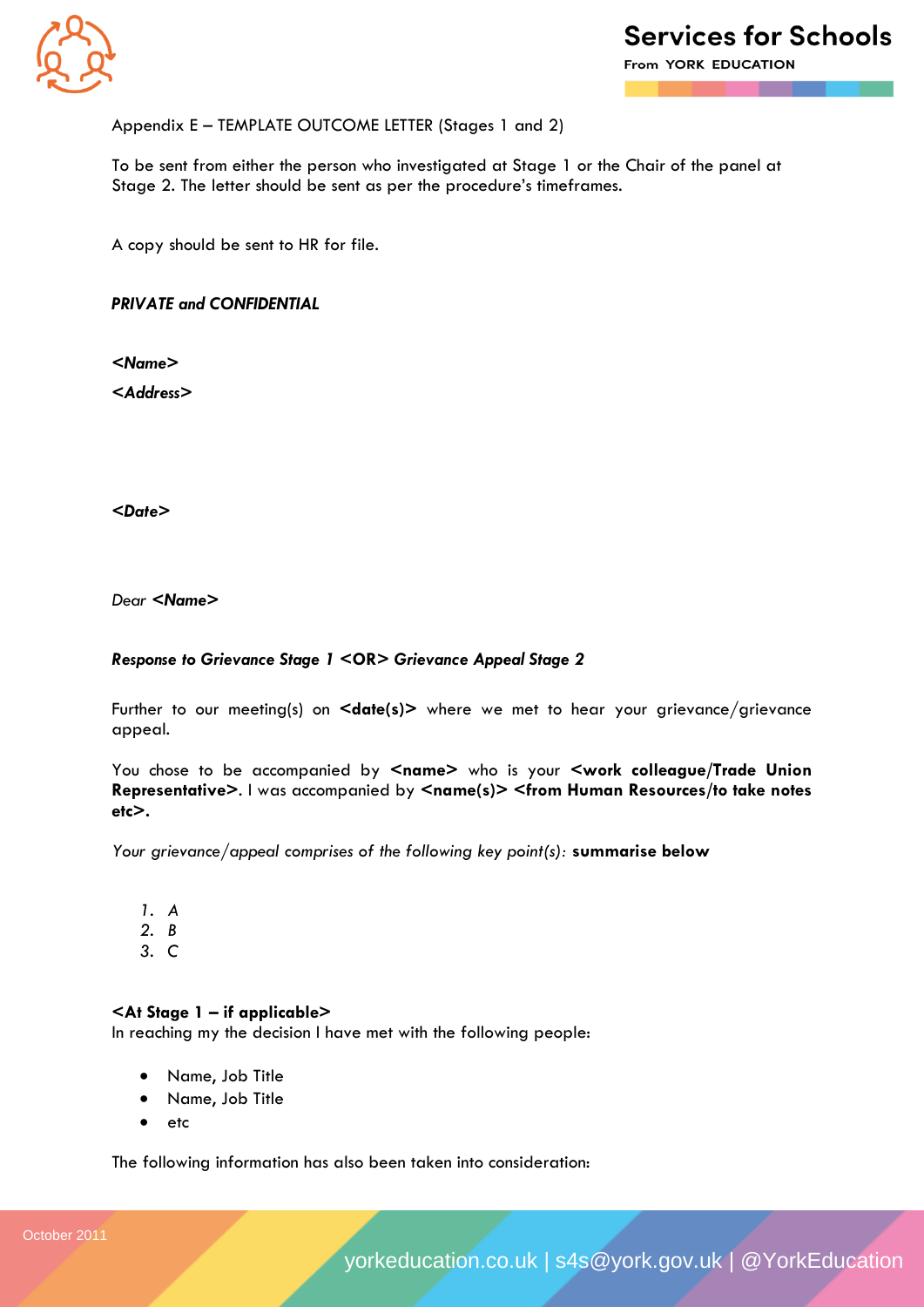![](_page_17_Picture_0.jpeg)

- Evidence type; dated, content etc.
- Evidence type; dated, content etc.

### **<DECISION OPTIONS>:**

- a) I/the panel can therefore confirm that the decision was taken to uphold all the points of your grievance and the following recommendations will be made to take this forward:
	- List of recommendations
	- List of recommendations
- b)  $1/$ The panel have taken the decision to uphold some points of your grievance  $\leq$ insert point numbers> but not others <list points>. The following recommendations are being made to take this forwards:
	- List of recommendations
	- List of recommendations
- c) I/The panel have taken the decision to not uphold any of the points of your grievance for the following reasons:
	- List of reasons
	- List of reasons

The following recommendations are being made to take this forwards:

- List of recommendations
- List of recommendations

### **<If Stage 1>:**

You do of course have the right to appeal against the outcome of this Stage 1 grievance. If you wish to exercise this right, please complete Appendix B, detailing the full nature and reasons for your appeal to the school's Chair of Governors, <name>, <contact email/home **address>** no later than 10 working days from the date you receive notification of this decision in writing.

### **<If Stage 2>:**

This is the second formal appeal hearing and is the final stage (Stage 2) in the Grievance Procedure. There is no right to appeal following this decision reached by the panel of governors.

I would like to take this opportunity to thank you for your time and the way you have conducted yourself during this process. If you would like to ask me any points of clarity around this letter, please do not hesitate to contact me directly.

Yours sincerely